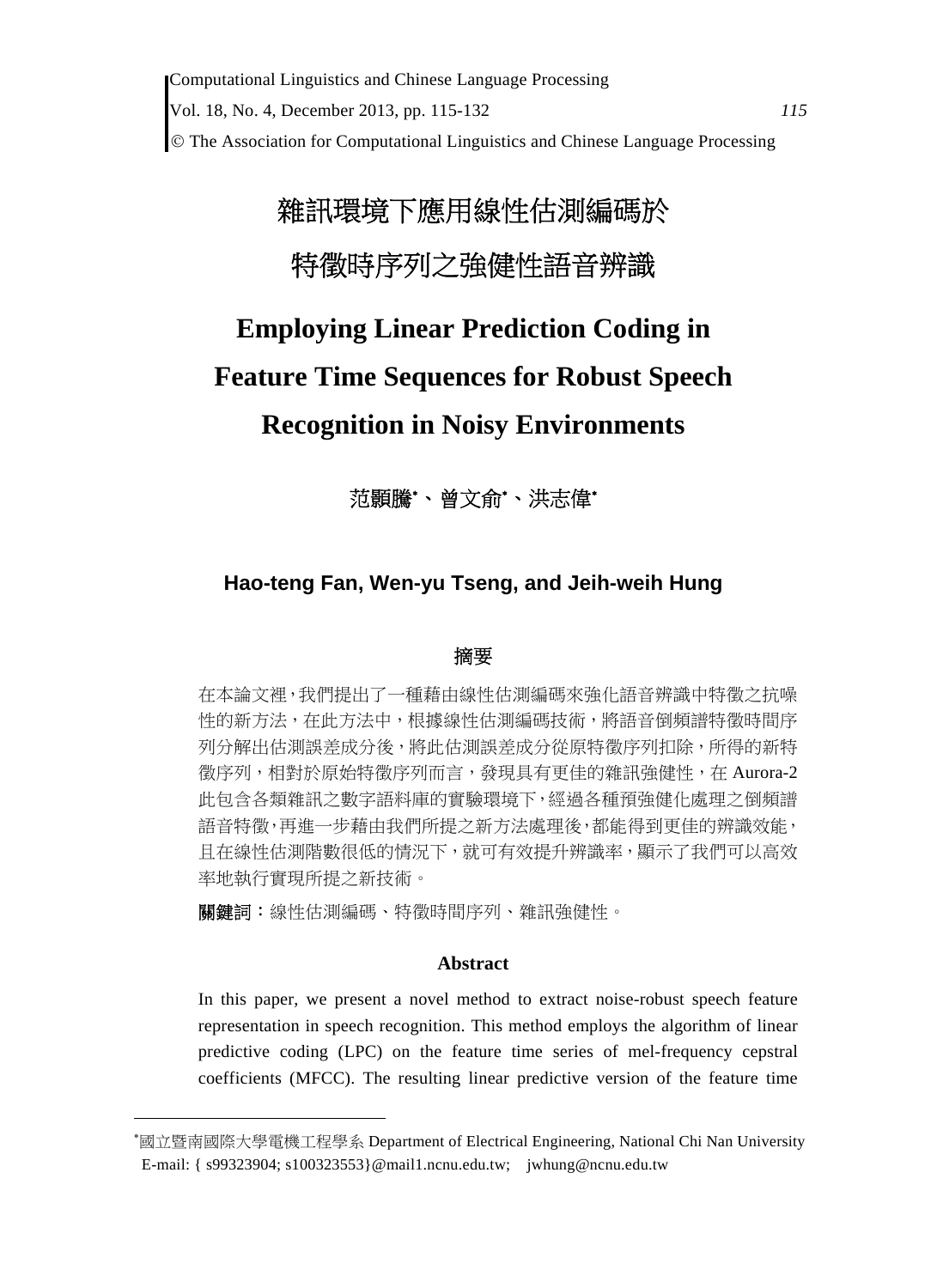series, in which the linear prediction error component is removed, reveals more noise-robust than the original one, probably because the prediction error portion corresponding to the noise effect is alleviated accordingly. Experiments conducted on the Aurora-2 connected digit database shows that the presented approach can enhance the noise robustness of various types of features in terms of significant improvement in recognition performance under a wide range of noise environments. Furthermore, a low order of linear prediction for the presented method suffices to give promising performance, which implies this method can be implemented in a quite efficient manner.

**Keywords:** Noise Robustness, Speech Recognition, Linear Predictive Coding, Temporal Filtering.

#### **1.** 緒論

本論文是探討與發展降低各種外在環境存在之雜訊干擾所對應的強健性演算法。在近幾 十年來,無數的學者先進對於此雜訊干擾問題提出了豐富眾多的演算法,也都可對雜訊 環境下的語音辨識效能有所改進,我們把這些方法略分成兩大範疇:

(1)強健性語音特徵參數(robust speech feature)求取

這類方法主要目的在抽取不易受到外在環境干擾下而失真的語音特徵參數,或從原始語 音特徵中儘量削減雜訊造成的效應,其中常應用的是探究語音訊號與雜訊干擾不同的特 性、藉由凸顯其差異將二者儘量分離,這類的方法可使用語音訊號的不同領域(domain) 上,分別發揮不同的效果,例如常見的時域、頻域、對數頻域與倒頻譜之時間序列域等。 比較知名的方法有:頻域上的頻譜消去法(spectral subtraction, SS)(Boll, 1979)、韋 納濾波器法(Wiener filtering, WF)(Plapous *et al*., 2006)、對數頻域上的對數頻譜平均 消去法 (logarithmic spectral mean subtraction, LSMS) (Gelbart & Morgan, 2001)與基於 雙聲道語音之片段線性補償法( Stereo-based Piecewise Linear Compensation for Environments, SPLICE) (Deng et al., 2003), 倒頻譜之時間序列域上的倒頻譜平均消去 法(cepstral mean subtraction, CMS) (Furui, 1981)、倒頻譜增益正規化法(cepstral gain normalization, CGN)(Yoshizawa *et al*., 2004)、倒頻譜平均值與變異數正規化法(cepstral mean and variance normalization, CMVN) (Tiberewala & Hermansky, 1997)、倒頻譜統 計圖正規化法 (cepstral histogram normalization, CHN) (Hilger & Ney, 2006)、倒頻譜 形狀正規化法 (cepstral shape normalization, CSN) (Du & Wang, 2008)、倒頻譜平均值 與變異數正規化結合自動回歸動態平均濾波器法( cepstral mean and variance normalization plus auto-regressive-moving average filtering,  $MVA$ ) (Chen & Bilmes, 2007) 等,附帶一提的是,近幾年來本語音實驗室針對倒頻譜之時間序列域開發了許多此類的 強健型包括了:廣義對數域調變頻譜平均值正規化法(generalized-log magnitude spectrum mean normalization, GLMSMN) (Hsu *et al.*, 2012)、調變頻譜指數權重法 (modulation spectrum exponential weighting, MSEW)(Hung *et al*., 2012a)、調變頻譜替代法(modulation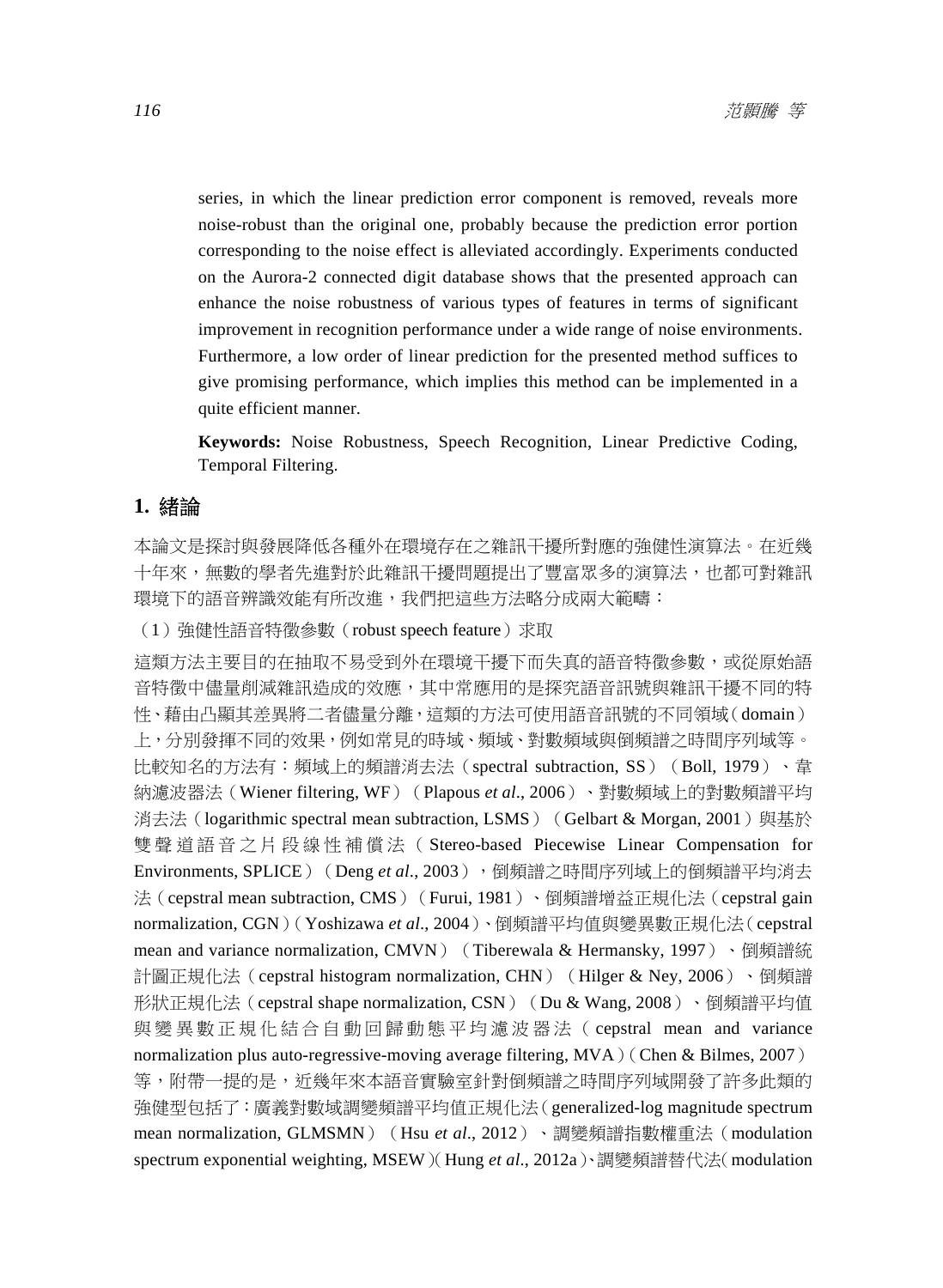spectrum replacement, MSR)(Hung *et al*., 2012b)、調變頻譜濾波法(modulation spectrum filtering, MSF)(Hung *et al*., 2012b)、分頻帶調變頻譜補償(Sub-band modulation spectrum compensation) (Tu et al., 2009) 等, 這些方法跟前人所提的許多技術幾乎都可以有良好 的加成性、對於語音特徵更好的強健性加強效果。

(2)語音模型調適法(speech model adaptation)

此類的方法則是藉由少量的應用環境語料或雜訊,來對原始的語音模型中的統計參數作 調整,降低模型之訓練環境與應用環境之不匹配的情況,而它特點之一是在於無需對於 待辨識的語音或其特徵作消噪等強健的處理。較有名的語音模型調適技術包含了:最大 後機率法則調適法 (maximum a posteriori adaptation, MAP) (Gauiain & Lee, 1994)、平 行模型合併法(parallel model combination, PMC)(Hung *et al*., 2001)、向量泰勒級數 轉換 (vector Taylor series transform, VTS) (Moreno *et al.*, 1996) 與最大相似度線性回歸 法調適(maximum likelihood linear regression, MLLR)(Leggetter & Woodland, 1995)等。

本論文較集中討論與發展的是上述的第一類方法,簡單來說,我們將提出一套作用 於倒頻譜時間序列域的強健性技術,稱作線性估測編碼濾波法(linear prediction coding-based filtering, LPCF), 此方法主要是應用線性估測(linear prediction)的原理, 來擷取語音特徵隨著時間變化的特性、進而凸顯語音的成分、抑制雜訊的成分。實驗結 果將顯示,LPCF 此方法作用於原始倒頻譜特徵或經過許多上述之強健性技術預處理後 的倒頻譜特徵,都可帶來明顯進步的辨識率。

本論文其他之各章節之內容結構安排如下:第二節中,將簡介線性預估編碼(linear prediction coding, LPC)之處理的原理與應用發展,並藉其推演出所提出之基於 LPC 的 特徵強健技術。第三節包含了實驗環境設定,第四節則為辨識實驗結果與討論,主要內 容為包含所提新技術的各種強健性法在一系列雜訊環境下的語音辨識結果,以及相關討 論。最終之第五節則為結論與未來展望,其對本論文內容做一結論,並敘說未來可研究 之方向。

#### **2.** 基於線性預估編碼之特徵時間序列濾波技術

在本章節中我們將分成二個小節、分別介紹 LPC 之基本原理、及本篇論文所提出之基於 LPC 的語音特徵序列之線性濾波技術。

## **2.1 LPC**的原理介紹

線性預估編碼(王小川,2004)技術普遍運用於訊號處理與資料分析的領域中,此方法 的基本背景假設,在於時間(或位置)相近的訊號點彼此存在著相關性,每一個訊號點 可以由相近的訊號點藉由線性組合(linear combination)加以逼近或估測,而線性組合中 各相鄰訊號點所使用的係數(parameter)即稱為線性估測係數(linear prediction coefficients)。在語音訊號處理的應用上,由於語音訊號在短時距的範圍內有變化緩慢 的特性,相鄰訊號點之間的相關性很高,所以許多擷取語音特性的理論或技術,皆是根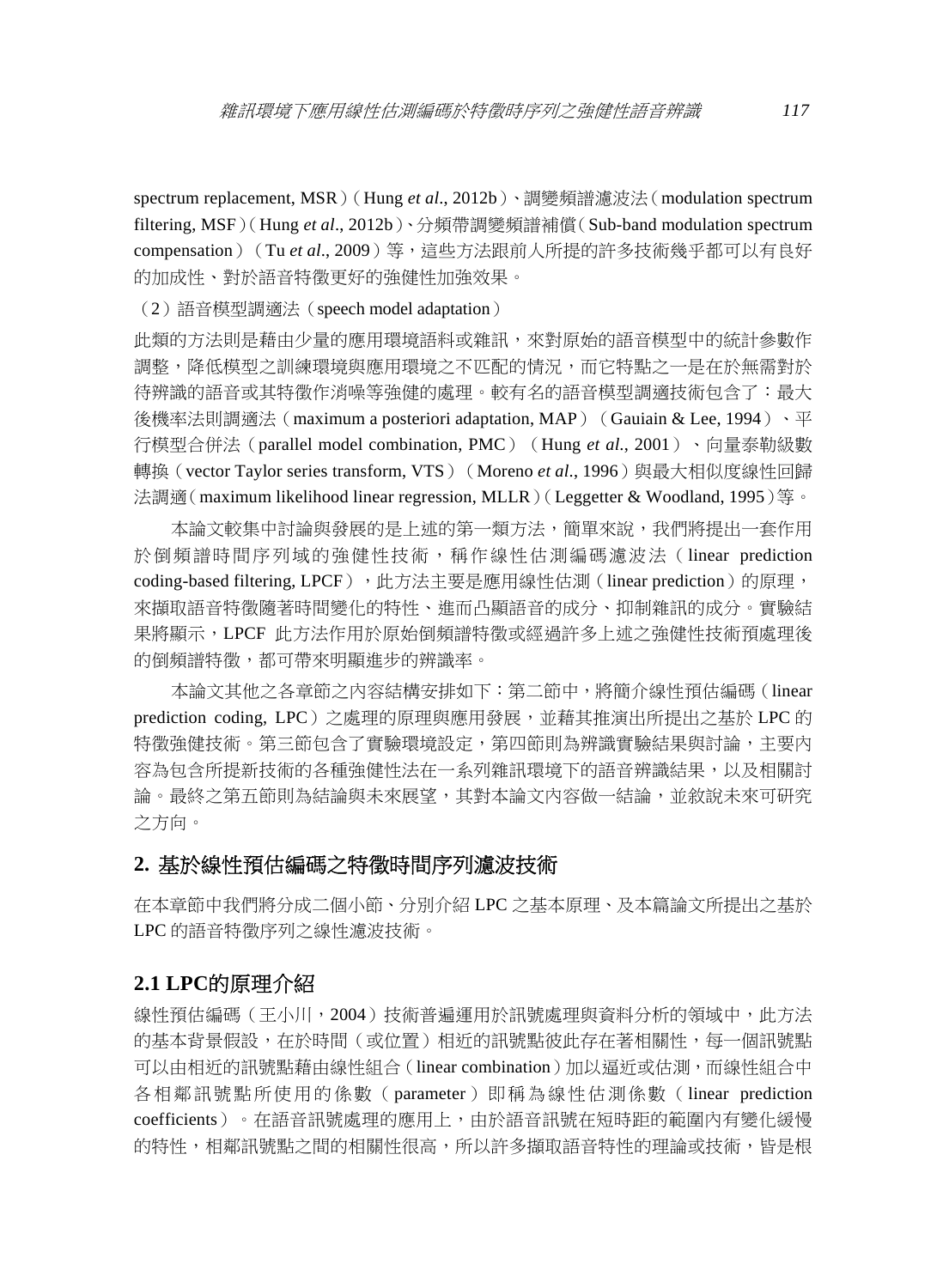據線性估測法則來加以發展推論,其應用範圍廣及語音訊號傳輸上的編碼、語音辨識與 語者辨識之特徵等。

在諸多的語音相關主題上,藉由 LPC 可將語音訊號中大致地分離成聲帶與聲道兩大 成分,可能是最為廣泛且為人知的應用,以下,我們就簡單地藉由數學推導方式,介紹 LPC 的分析及求取線性估測係數的步驟。

LPC 法將一段時域(time domain)上的訊號 x[n] 用以下數學式表示:

$$
x[n] = \sum_{k=1}^{P} a_k x[n-k] + e[n], \qquad (1)
$$

*x*[ ] *n* 為在特定時間 *n* 時的訊號值,其由位於時間軸上 *n*-1, *n*-2,..*n*-*P* 這串 *P* 點的訊號值以 線性組合(加權組合)來近似,每一點所使用的權重係數(稱做線性預估係數)分別為  $a_1, a_2, \dots, a_p, e[n]$ 則為在近似過程中的誤差訊號,換言之,下式的訊號  $\hat{x}[n]$ 為線性估測 的訊號:

$$
\hat{x}[n] = \sum_{k=1}^{P} a_k x[n-k]
$$
\n(2)

*P* 稱作線性估測的階數(order)。而式(1)與(2)中 *x*[ ] *n* 與 *x*ˆ[ ] *n* 兩者之間的差量就是 線性估測的誤差,

$$
e[n] = x[n] - \hat{x}[n] \tag{3}
$$

由之前的陳述,可明顯得知,線性預估的過程是希望原始訊號與預估訊號之間的誤 差越小越好,而預估訊號與原始訊號逼近的程度,恰是由線性預估係數{*a<sub>k</sub>*}所決定,在 標準之線性估測理論中,{*ak*}是藉由最小化將誤差訊號 *e n* 的最小均方值(mean squared value)所決定:

$$
E = \frac{1}{N} \sum_{n=0}^{N-1} e^{2}[n] = \frac{1}{N} \sum_{n=0}^{N-1} (x[n] - \sum_{k=1}^{P} a_{k}x[n-k])^{2}
$$
(4)

其中,*N* 為計算誤差之訊號點數,將上式對每一個線性預估係數 *ak* 作偏微分,並將偏微 分後的結果設為 0,就可解出每個線性預估係數 *ak* 的最佳值,步驟如下:

$$
\frac{\partial E}{\partial a_l} = \frac{1}{N} \sum_{n=0}^{N-1} \{ 2(x[n] - \sum_{k=1}^{P} a_k x[n-k]) x[n-l] \} = 0
$$
\n(5)

整理(5),可得出:

$$
r_{x}[l] - \sum_{k=1}^{P} a_{k} r_{x}[|l-k|] = 0, \qquad l = 1, 2, ..., P
$$
\n(6)

其中,  $r_r[l]$ 為  $x[n]$ 的自相關係數, 定義為:

$$
r_x[l] = \sum_n x[n]x[n-l]
$$
\n(7)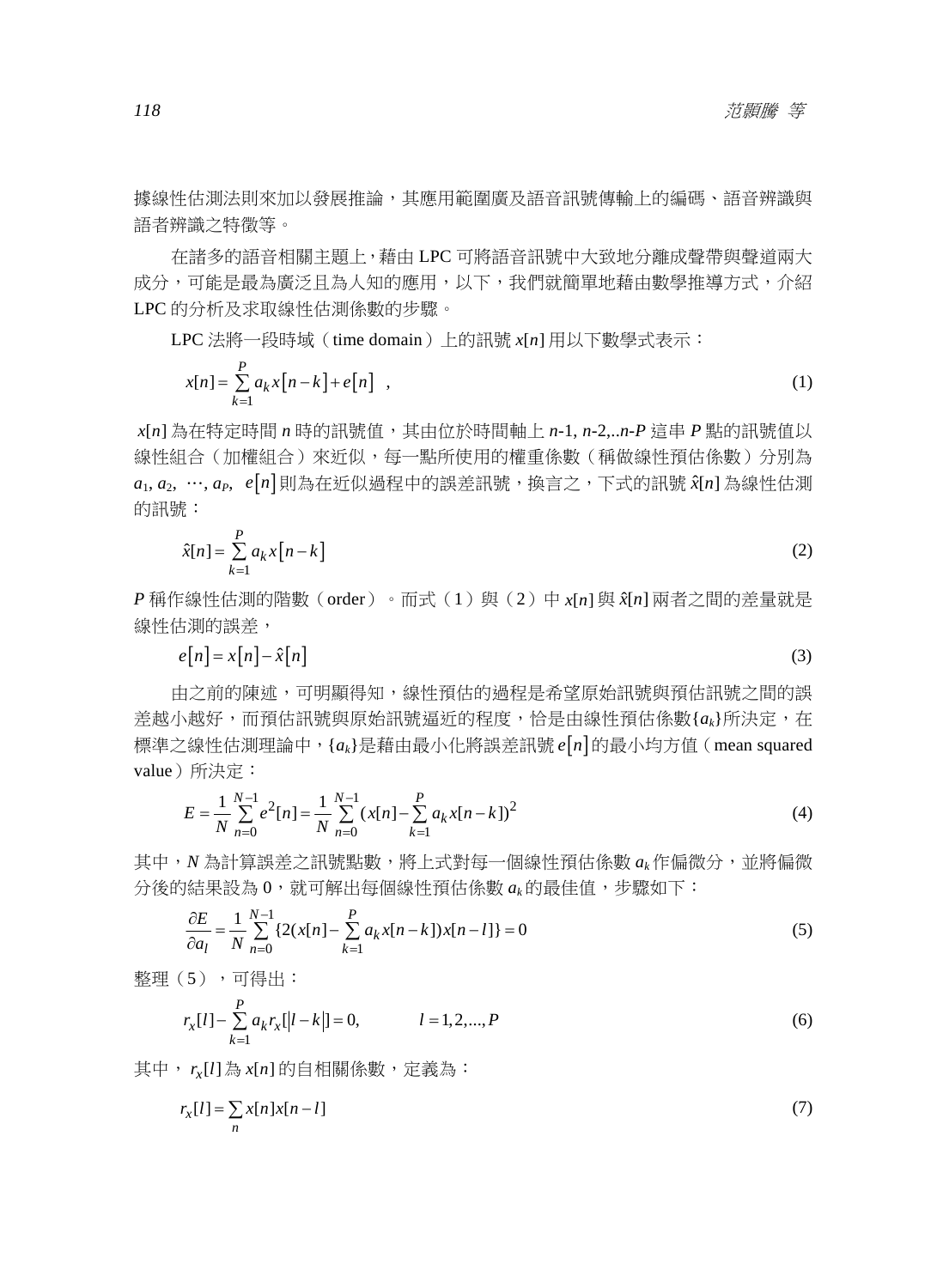最後將(6)展開排列成矩陣方程式可以得到以下公式:

$$
\begin{bmatrix}\nr_x[0] & r_x[1] & \cdots & r_x[P-1] \\
r_x[1] & r_x[0] & \cdots & r_x[P-2] \\
\vdots & \vdots & \ddots & \vdots \\
r_x[P-1] & r_x[P-2] & \cdots & r_x[0]\n\end{bmatrix}\n\begin{bmatrix}\na_1 \\
a_2 \\
\vdots \\
a_P\n\end{bmatrix}\n=\n\begin{bmatrix}\nr_x[1] \\
r_x[2] \\
\vdots \\
r_x[P]\n\end{bmatrix}
$$
\n(8)

也可以表示成:

$$
\mathbf{R}_x \mathbf{a} = \mathbf{r}_x \quad , \tag{9}
$$

其中, R<sub>*x*</sub>為自相關函數矩陣 (autocorrelation function matrix):

|                  | $r_{\rm x}[0]$ | $r_{\rm r}[1]$                                               |          | $\cdots$ $r_x[P-1]$ |
|------------------|----------------|--------------------------------------------------------------|----------|---------------------|
|                  | $r_{\rm x}[1]$ | $r_{x}[0]$                                                   | $\cdots$ | $r_{r}[P-2]$        |
| $\mathbf{R}_x =$ |                |                                                              |          |                     |
|                  |                | $\begin{vmatrix} r_x[P-1] & r_x[P-2] & \cdots \end{vmatrix}$ |          | $r_{\rm x}[0]$      |

 $\mathbf{a}$  =[ $a_1$   $a_2$  …  $a_P$ ] $^T$ ,為代表線性預估參數 $\,a_k$ 的向量。 根據上式,線性預估係數向量可直接由下式求得:

$$
\mathbf{a} = \mathbf{R}_x^{-1} \mathbf{r}_x, \qquad (10)
$$

而由於上式需使用到反矩陣運算,複雜度較高,實際作法上,藉由矩陣 **R***<sup>x</sup>* 的特殊性質, 有一高效率的演算法,稱作 L-D 遞迴法 (Levinson-Durbin recursion) (王小川, 2004) 來求取線性預估係數向量 **a** 。

一般而言,若要得到 $\textit{R}_{x}^{-1}$ ,傳統的作法是利用高斯消去法去求解,但是高斯密度的 複雜度是  $O(n^3)$ , *n* 所代表的是未知數的總數, 而 L-D 遞迴法(Levinson-Durbin recursion) 的作法是利用 Toeplitz 矩陣的特性,使得對角線都是對稱的情況下,去求取每一個線性  $\text{tth}$  .  $\text{tth}$  .  $\text{tth}$  ,  $\text{tth}$  and  $\text{tth}$  ,  $\text{tth}$  ,  $\text{tth}$  ,  $\text{tth}$  ,  $\text{tth}$  ,  $\text{tth}$  ,  $\text{tth}$  ,  $\text{tth}$  ,  $\text{tth}$  ,  $\text{tth}$  ,  $\text{tth}$  ,  $\text{tth}$  ,  $\text{tth}$  ,  $\text{tth}$  ,  $\text{tth}$  ,  $\text{tth}$ 

#### **2.2 LPC**技術運用於特徵時間序列域之處理

從前一小節,我們可以清楚了解 LPC 的原理在時域上推理過程,在本節中,我們將介紹 本論文主要提出的新方法:即把 LPC 分析技術應用於語音特徵時間序列上,嘗試求取新 的語音特徵序列,使其相對於原始特徵序列更具有雜訊強健性。

在我們提出的新方法中,當原始語音特徵時間序列以 x[n] 表示時, 新特徵時間序列 為 x[n] 經過 LPC 分析所得到的線性預估序列 x[n], 具體的步驟如下:

步驟一:將原始語音特徵時間序列以 *x*[ ] *n* 作 P 階之線性估測,如式(2),求取最佳之線性 估測係數 ${a_k, 1 \le k \le P}$  。

步驟二:經由下式求得新的特徵時間序列:

$$
\hat{x}[n] = \sum_{k=1}^{P} a_k x[n-k]
$$
\n<sup>(11)</sup>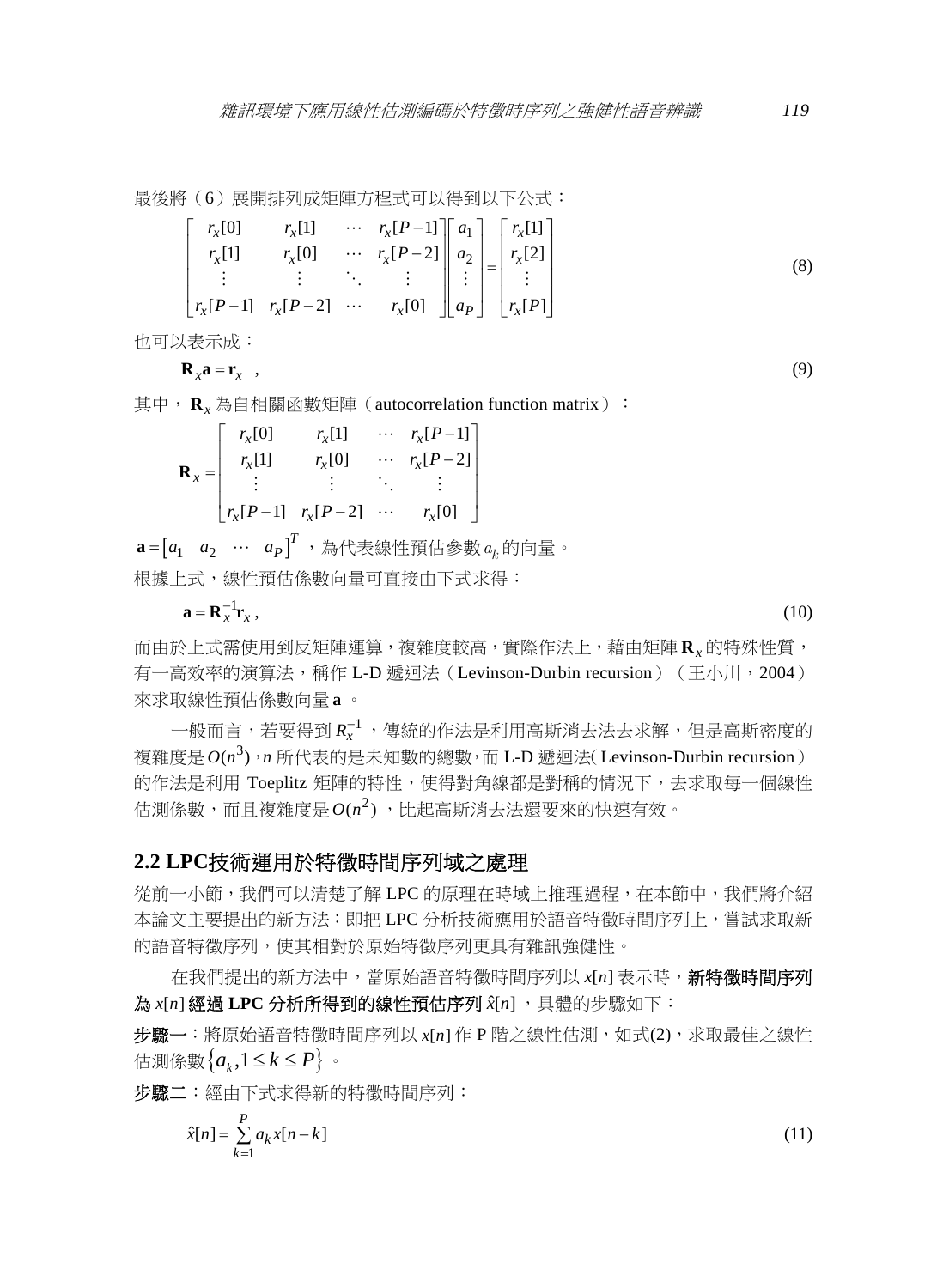從前面的討論明顯知道,新序列 *x*[n] 是在 P 階的線性估測的模型架構下,最逼近原序列 x[n] 的序列,兩者之間的誤差序列 e[n] 能量可達到最小。

上述的新方法雖然看似簡易,卻有許多合理的原因可顯示新序列相對於原始序列而 言,包含了較少的失真、或對於雜訊更具強健性,分述如下:

- 1. 如前面章節對於 LPC 理論的描述,可知在語音分析中,原始訊號 *x*[n] 與預估訊號 *x*[n] 之間的誤差訊號可能是週期性訊號或是白色雜訊,一般的線性迴歸模型 (auto-regression model, AR model) 也是建立在誤差訊號(激發訊號)本身是白色雜 訊的假設下。將其套用於我們這裡分析的語音特徵時間序列 *x*[n] 中,可合理推測線性 預估序列 *x*ˆ[ ] *n* 相當於扣除了 *x*[ ] *n* 其中部份無法線性估測的近似雜訊成份或週期性訊 號成份,然而一般從語音特徵時間序列的軌跡,很少出現週期性的現象,因此我們可 較確定的是,藉由 LPC 對於原始特徵序列 *x*[n] 的分解,我們可將其分佈於全頻帶的 白色雜訊成份加以消除或減低,而使新特徵序列 *x*ˆ[ ] *n* 包含較少的失真成份。
- 2. 繼續前一點的敘述,誤差序列 e n 可能是週期性訊號(頻譜亦成週期性)或白色雜訊 (頻譜呈現平坦之形狀),但根據許多前人的研究,語音特徵時間序列其頻譜(即調 變頻譜)的主要成份是集中於中低頻率上(以音框取樣率 50 Hz 為例,重要的語音調 變頻譜約在 1 Hz 至 20 Hz 之間),因此誤差序列不太可能包含語音特徵序列的重要資 訊,亦即將其扣除,至少無損於語音辨識的精確度。

針對以上我們所提出的新方法以及推論,我們將以一句乾淨語音為例,將其原始 MFCC 之 *c1* 特徵序列做 LPC 分析求取線性預估序列,其中線性估測的階數 *P* 為 3,對應 時序列訊號如圖 1(a)所示, 而二者對應的功率頻譜密度如圖 1(b)所示。從這兩張圖顯示, 在乾淨環境下,LPCF 所得的特徵時間序列跟原始時間序列無論在時域與頻域都十分接 近,表示 LPCF 法不會明顯破壞原始乾淨語音特徵。另外,我們也可約略看出,LPCF 對特徵序列產生的頻譜效應較偏於強調高通成分,只是並不十分明顯。



圖 *1.* 乾淨環境下,*MFCC* 和經 *LPCF* 處理後的 *c1* 特徵之*(a)*序列波形圖 *(b)*功率 頻譜密度(*PSD*)圖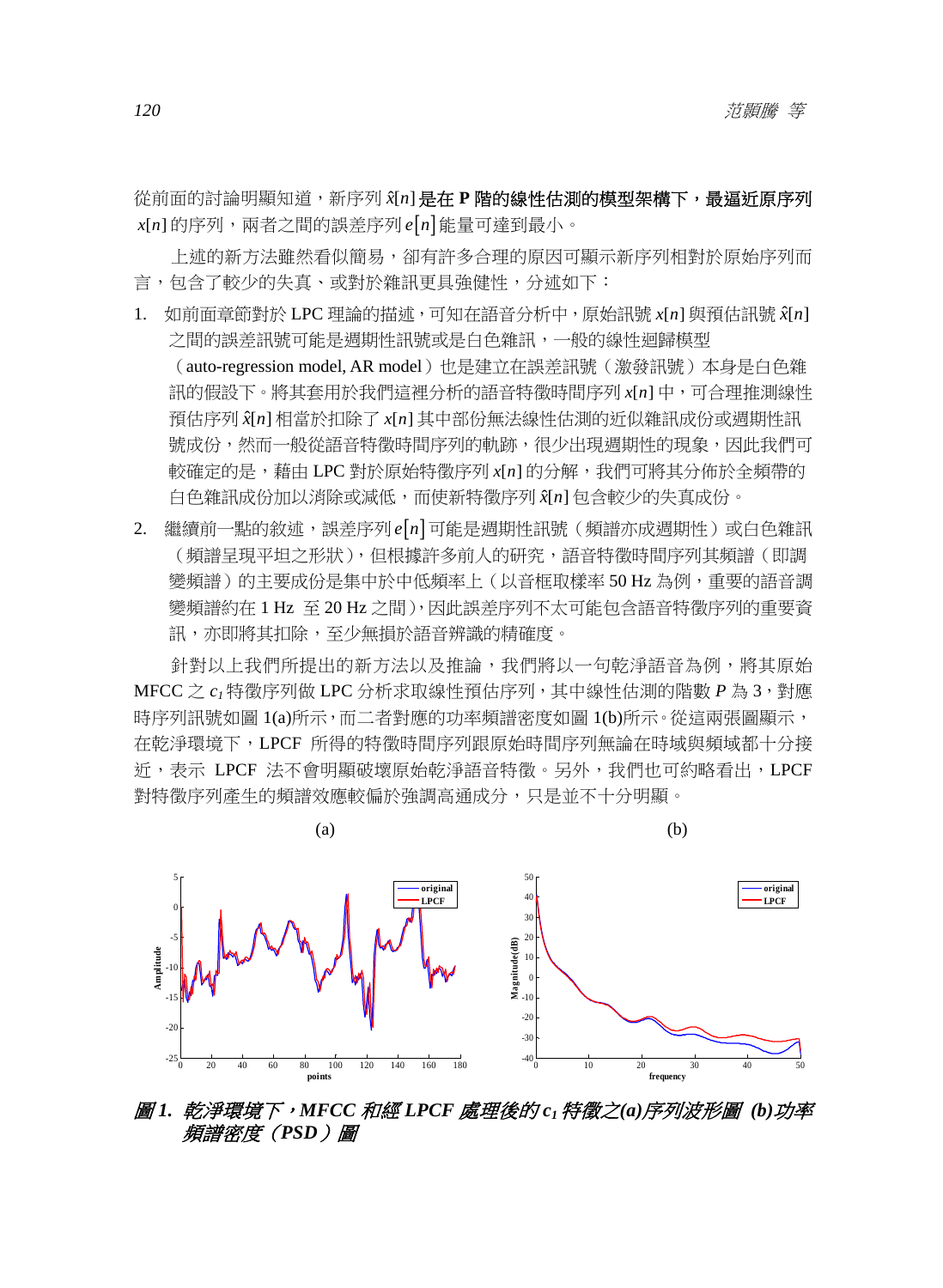之後,我們將上述乾淨語音加入雜訊,使其訊雜比變為 0 dB, 在此狀況下,同樣求 取原始 MFCC 之 *c1* 特徵序列及其做 LPC 分析所得的線性預估序列,在時域與功率頻譜 域的曲線分別顯示於圖 2(a)與圖 2(b)。從圖 2(a)可看出,二者曲線並沒有太大差異,顯 示 LPCF 可能無法有效抑制 MFCC 中雜訊造成的失真,但從圖 2(b)可看到, LPCF 約略 呈現強調低頻、抑制高頻的效果,此現象應該對於語音特徵的強健性有所幫助。



## 圖 *2.* 訊雜比 *0 dB* 之雜訊環境下,*MFCC* 和經 *LPCF* 處理後的 *c1* 特徵之*(a)*序列 波形圖 *(b)*功率頻譜密度(*PSD*)圖

類似之前的繪圖,我們另外求取了以下幾種語音特徵在時域與功率頻譜域中的波形 圖,分述如下:

(1) 乾淨環境下,經過 CMVN 預處理後的特徵、及其再經過 LPCF 處理後的特徵,其時間 序列與 PSD 圖,繪於圖 3(a)與圖 3(b)。



圖 *3.* 乾淨環境下,*CMVN* 和經 *LPCF* 處理後的 *c1* 特徵之*(a)*序列波形圖 *(b)*功率 頻譜密度(*PSD*)圖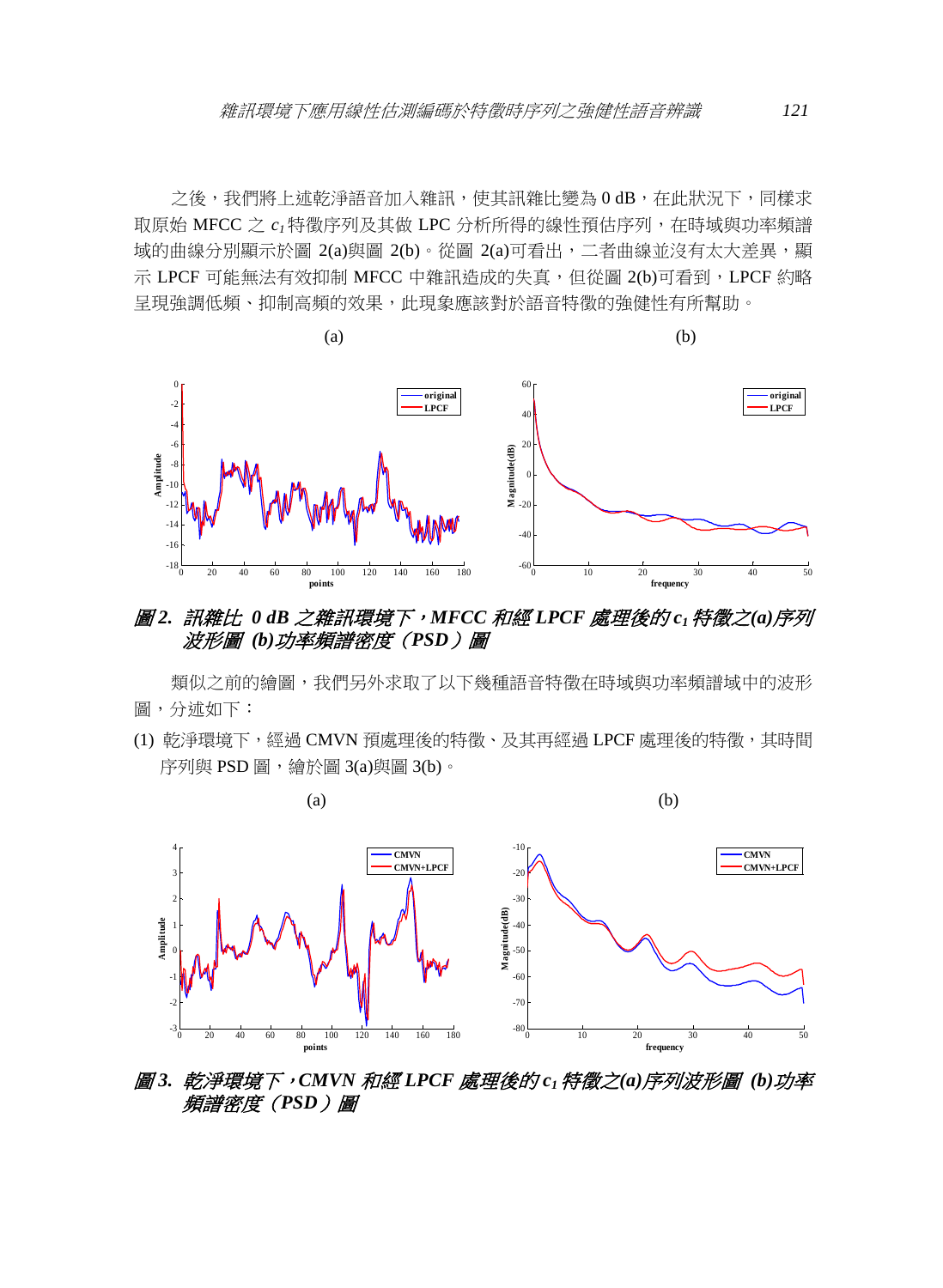

(2) 訊雜比為 0 dB 之雜訊環境下經過 CMVN 預處理後的特徵、及其再經過 LPCF 處理後 的特徵,其時間序列與 PSD 圖,繪於圖 4(a)與圖 4(b)。

## 圖 *4.* 訊雜比 *0 dB* 之雜訊環境下,*CMVN* 和經 *LPCF* 處理後的 *c1* 特徵之*(a)*序列 波形圖 *(b)*功率頻譜密度(*PSD*)圖

(3) 乾淨環境下,經過 CHN 預處理後的特徵、及其再經過 LPCF 處理後的特徵,其時間序 列與 PSD 圖,繪於圖 5(a)與圖 5(b)。



## 圖 *5.* 乾淨環境下,*CHN* 和經 *LPCF* 處理後的的 *c1* 特徵之*(a)*序列波形圖 *(b)*功率 頻譜密度(*PSD*)圖

(4) 訊雜比為 0 dB 之雜訊環境下經過 CHN 預處理後的特徵、及其再經過 LPCF 處理後的 特徵,其時間序列與 PSD 圖,繪於圖 6(a)與圖 6(b)。

從這些圖,我們可以看出以下的幾個現象:

- (1) 無論是乾淨或雜訊干擾的環境下,原特徵序列與 LPCF 處理後的序列在時域上下起伏 的波形十分類似,這顯示了 LPCF 不會明顯改變原始特徵序列的相位(phase)。
- (2) LPCF 所對應的濾波器頻率響應的形式是隨著原特徵序列而變的,並非固定為高通或低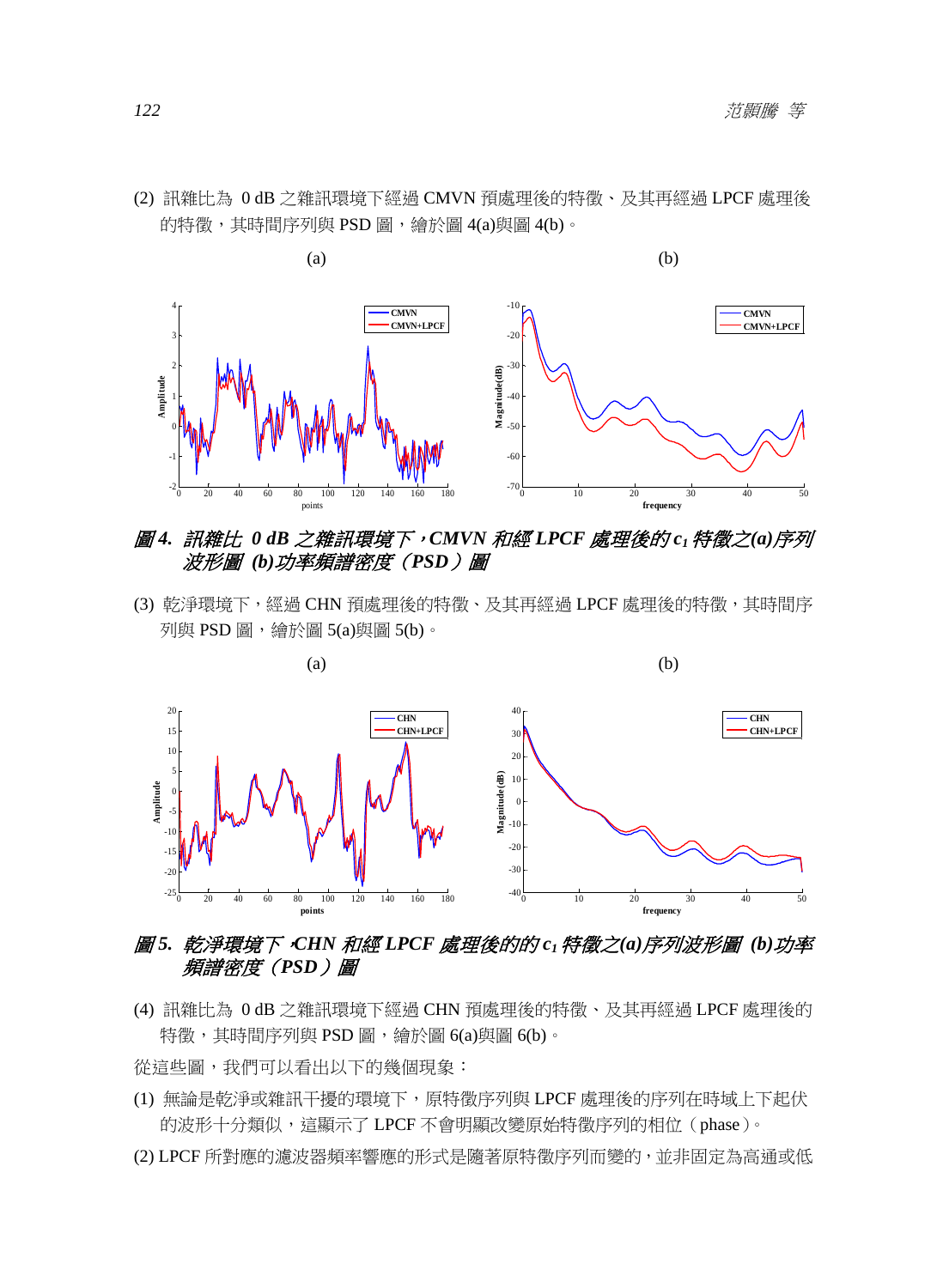通濾波器的效應,這代表 LPCF 對應的是資料趨向 (data-driven) 的濾波處理,能因應 所處理的特徵時間序列做調適(adaptation)。

(3) 無論是 CMVN 與 CHN 欲處理的特徵,LPCF 在乾淨環境下所對應的是稍傾於高通形 式的全通濾波器(allpass filter),但在雜訊環境下則明顯是低通濾波器,這再次呼應了 前面的敘述,在乾淨狀態下,LPCF 儘量保持原有語音特徵的特性,但在雜訊干擾環境 下,LPCF 則可抑制特徵序列的高頻成分,強調低頻成分,對於凸顯語音成分的功能顯 著,此在之後章節的實驗分析將可以看到。



## 圖 *6.* 訊雜比 *0 dB* 之雜訊環境下,*CHN* 和經 *LPCF* 處理後的 *c1* 特徵之*(a)*序列波 形圖 *(b)*功率頻譜密度(*PSD*)圖

最後,我們再利用 Aurora-2 的 Set A 其不同雜訊程度影響下語音特徵 c1 序列的 PSD 之平均的比較,來觀察 LPCF 法所能達到的效果。圖 7(a)與圖 7(b)分別為「MFCC 處理」 與「MFCC 加上 LPCF 處理」後在三種訊雜比環境的語音特徵  $c_1$ 的 PSD 平均之曲線,圖 8(a)與圖 8(b)分別為「CMVN 處理」與「CMVN 加上 LPCF 處理」後在三種訊雜比環境 的語音特徵  $c_1$ 的 PSD 平均之曲線,圖 9(a)與圖 9(b)分別為「CHN 處理」與「CHN 加上 LPCF 處理,後在三種訊雜比環境的語音特徵  $c_1$ 的 PSD 平均之曲線,從這些圖形可以看 出,當加入 LPCF 處理後,特別對於 CMVN 與 CHN 法預處理的特徵而言,各訊雜比環 境下的 PSD 平均曲線都能較為接近,代表了 LPCF 與 CMVN 及 CHN 有良好的加成性, 可以推一步降低 CMVN 或 CHN 預處理後剩餘的失真,進而使不同訊雜比下的特徵特性 更為匹配,唯有 MFCC 加入 LPCF 處理後,並未十分明顯的使特徵更為匹配。顯示 LPCF 法不太適合作在原始 MFCC 特徵上。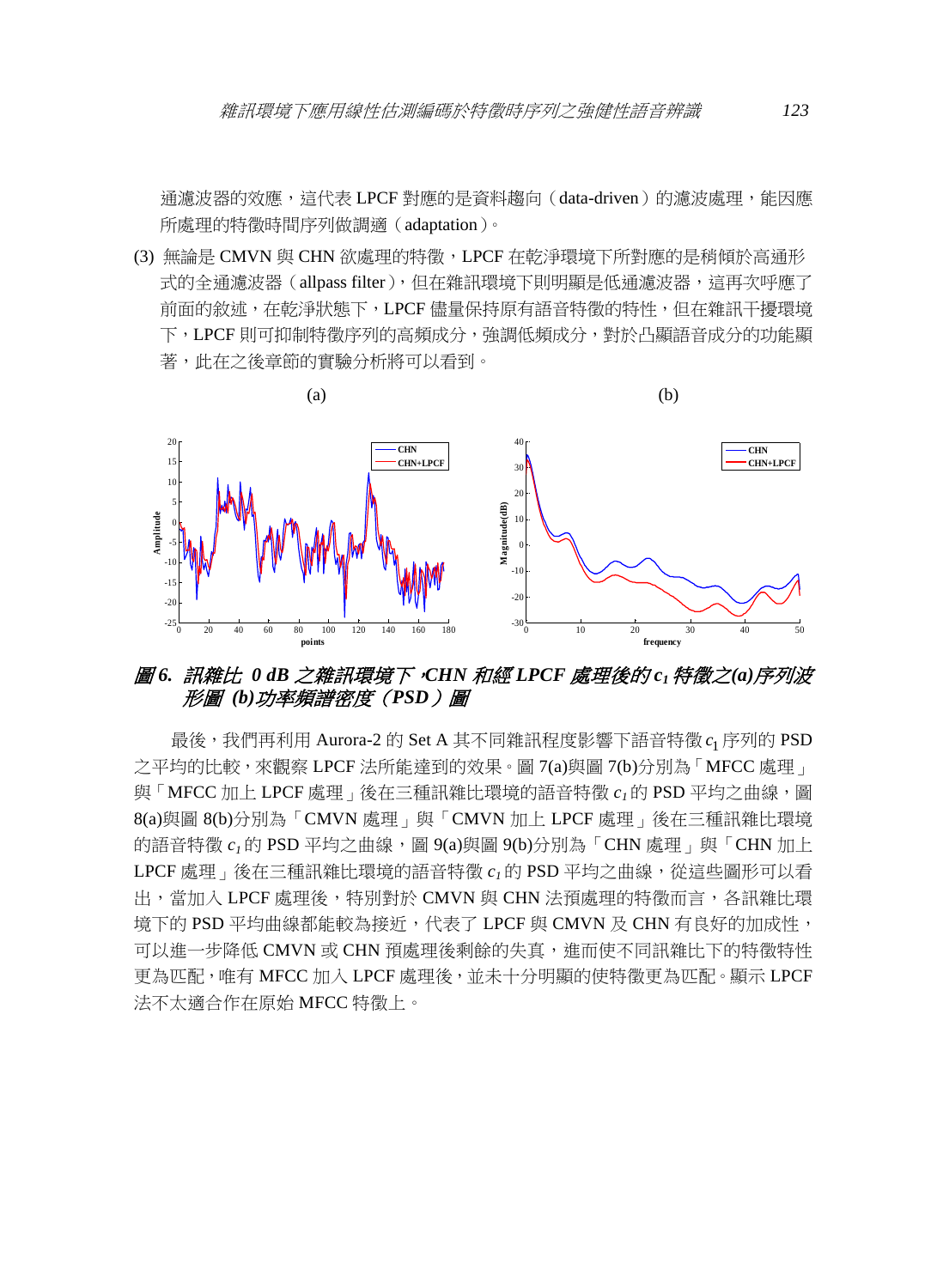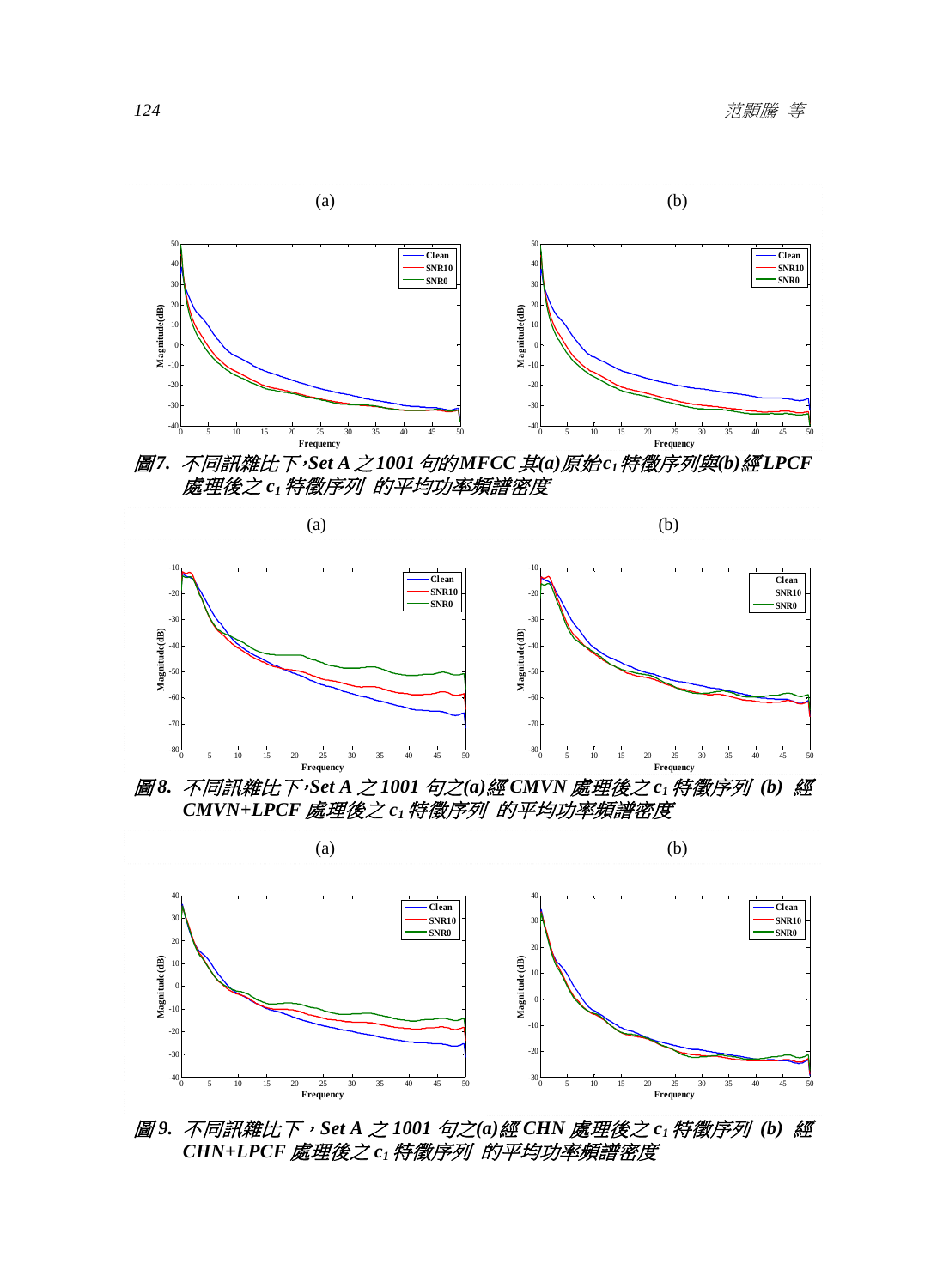## **3.** 實驗環境設定

本論文之實驗中所採用的語音資料庫為歐洲電信標準協會(European Telecommunication Standard Institute, ETSI)所發行的 AURORA 2.0 (Hirsch & Pearce, 2000)語音資料庫, 內容包含美國成年男女以人工方式錄製的一系列連續英文數字字串,在我們所採取的乾 淨模式訓練、多元雜訊模式測試(clean-condition training, multi-condition testing)之實驗 架構中,用以訓練聲學模型之語句為 8440 句乾淨語句,唯其包含了 G.712 通道之通道效 應。測試語料則包含了三個子集合:Sets A 與 B 的語句摻雜了加成性雜訊,Set C 則同時 包含加成性雜訊與摺積性雜訊,Sets A 與 B 各包含 28028 句語音,Sets C 包含 14014 句 語音。加成性的雜訊種類分別為:地下鐵(subway)、人類嘈雜聲(babble)、汽車(car)、 展覽館(exhibition)、餐廳(restaurant)、街道(street)、機場(airport)、火車站(train station)等雜訊,並以不同程度的訊雜比(signal-to-noise ratio, SNR)摻雜,分別為:clean、 20 dB、15 dB、10 dB、5 dB、0 dB 與-5 dB;而通道效應分為 G.712 與 MIRS 兩種通道標 準,由國家電信聯盟(international telecommunication Union, ITU)(Hirsch & Pearce, 2000) 所訂定而成。

上述之用以訓練與測試的語句,我們先將其轉換成梅爾倒頻譜特徵參數 (mel-frequency cepstral coefficients, MFCC), 作為之後各種強健性方法的基礎特徵 (baseline feature), 連構 MFCC 特徵的過程主要是根據 AURORA 2.0 (Hirsch & Pearce, 2000)資料庫中的設定,最終 MFCC 特徵包含了 13 維的靜態特徵(static features)附加 上其一階差分與二階差分的動態特徵(dynamic features), 共 39 維特徵。值得一提的是, 本論文之後所提的強健性技術,皆是作用於 13 維的靜態特徵上,再由更新後的靜態特徵 求取 26 維的動態特徵。新提出的 LPCF 的演算法,藉此得到更佳的辨識精確度。

在聲學模型上,我們採取連續語音辨識中常見的隱藏式馬可夫模型(hidden Markov model, HMM), 並採用由左到右 (left-to-right) 形式的 HMM,意即下一個時間點所在 的狀態只能停留在當下的狀態或下一個鄰近的狀態,狀態的變遷隨著時間由左至右依序 前進。此外,模型中的狀態觀測機率函數為連續式高斯混合機率函數(Gaussian mixtures), 所以此模型又稱為連續密度隱藏式馬可夫模型(continuous-density hidden Markov model, CDHMM)。我們採用了 HTK (HTK, n.d.)軟體來訓練上述的 HMM, 在模型單位的選 取上,採用前後文獨立(context independent)的模型樣式,所得之聲學模型包含了 11 個數字(oh, zero, one, …, nine)與靜音的隱藏式馬可夫模型,每個數字的 HMM 皆包含 了 16 個狀態,而每個狀態由 3 個高斯混合函數組成。

#### **4.** 實驗數據與討論

本節將由三部分所組成,在第一與第二部分,我們固定新提出的 LPCF 法所用的線性估 測階數為 2,分別作用於 MFCC 基礎特徵、與經過各種強健性演算法預處理後的特徵上, 探討其對辨識率的改進程度。第三部分則是變化 LPCF 法中的線性估測係數,觀察其對 於辨識率的影響。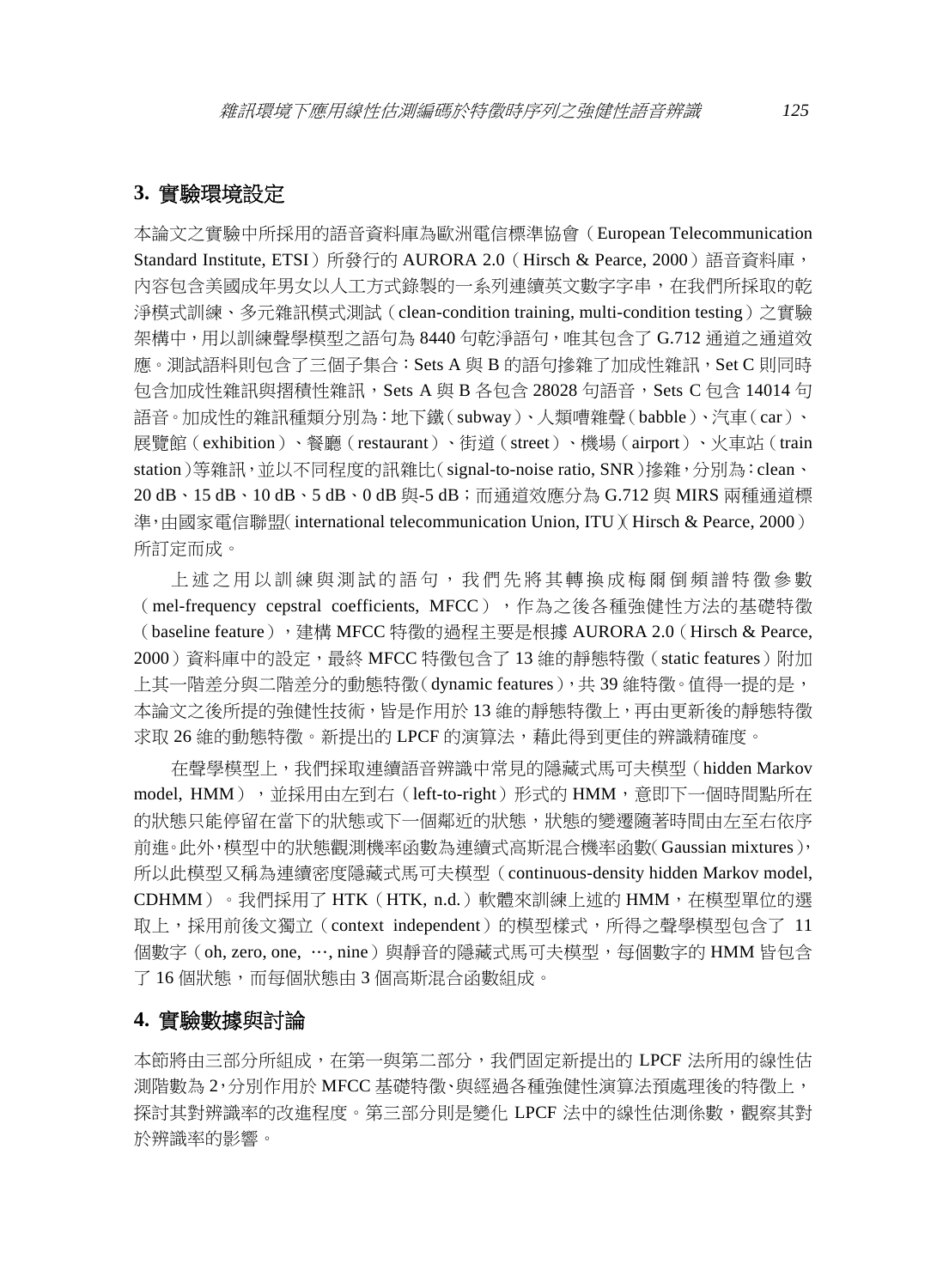## **4.1** 階數為**2**之**LPCF**法運用於**MFCC**基礎特徵

表 1 列出了線性估測階數為 2 之 LPCF 法作用於 MFCC 基礎特徵所得之辨識率。將此表 的數據與 MFCC 基礎特徵所得的辨識率相比較, 我們看到在 Set A 與 Set B 這兩組雜訊 環境下,LPCF 法可以使 MFCC 達到更佳的辨識結果,平均進步率約在 4%,可見 LPCF 法可以提升 MFCC 特徵在加成性雜訊干擾下的強健性,然而,在 Set C 此同時包含通道 失真與加成性雜訊的環境下,LPCF 法並未帶來實質的進步,凸顯了此方法較不適用於 通道干擾下的語音辨識。

#### 表 *1.* 原始 *MFCC* 基礎特徵與其經 *LPCF* 法(階數為 *2*)處理後的特徵,在不同組 別之下、取 *5* 種訊雜比*(20 dB, 15 dB, 10 dB, 5 dB* 與 *0 dB)*之辨識率*(%)*平均 比較

|             | Set A | Set B | Set C | Avg   |
|-------------|-------|-------|-------|-------|
| <b>MFCC</b> | 59.24 | 56.37 | 67.53 | 59.75 |
| <b>LPCF</b> | 63.90 | 61.96 | 66.44 | 63.63 |

## **4.2** 階數為**2**之**LPCF**法運用於經**CMVN**、**CHN**或**MVA**預處理之**MFCC**特 徵

三種著名的時間序列處理技術:CMVN、CHN 與 MVA 皆能明顯提升 MFCC 之雜訊強健 性、得到較高的辨識率,因此,這裡我們將 LPCF 法作用於經 CMVN、CHN 或 MVA 法 預處理後的 MFCC 特徵上,觀察 LPCF 法是否能夠使它們的辨識率進一步提升,值得注 意的是,此時 LPCF 法所使用的線性估測係數必須由預處理後的新特徵求得,而非直接 採取原始 MFCC 之 LPCF 法所運用的線性估測係數。跟第一部分相同的是,此時 LPCF 之線性估測階數仍然固定為 2。其辨識率分別列於表 2、3 與 4。從這三個表的數據,我 們得到以下的觀察結果:

- 1. 無論是作用哪一種方法預處理後的特徵,LPCF 法在三組雜訊環境(Sets A, B, C)下皆 能明顯提升其平均辨識率,例如就整體平均辨識率而言,LPCF 法能使 CMVN、 CHN 與 MVA 預處理之特徵分別提升了 3.38%、2.2%與 0.87%,此代表了 LPCF 能與這些著 名的時序域強健性技術有良好的加成性,換言之,LPCF 可進一步降低這些技術處理後 殘餘的雜訊不匹配成分,進而得到更佳的辨識率。
- 2. 不同於作用於原始 MFCC 之結果, LPCF 作用於上述三種預處理技術後的特徵時, 也能 使 Set C 此組包含了通道失真與加成性雜訊的語音,辨識率有所提升,其中可能原因在 於,三種預處理技術有效降低通道效應後,LPCF 法接著把加成性雜訊造成的失真作有 效的抑制,進而在辨識上有較好的效果。
- 3. 在三種預處理技術的比較上,LPCF 對於 MVA 特徵的辨識率提升,明顯較其對 CMVN 與 CHN 特徵來的小,其中可能原因是,MVA 法中已經結合了一個形式為 ARMA 的低 通濾波器,之後再結合 LPCF 之類似的濾波處理,改進的效應較不明顯。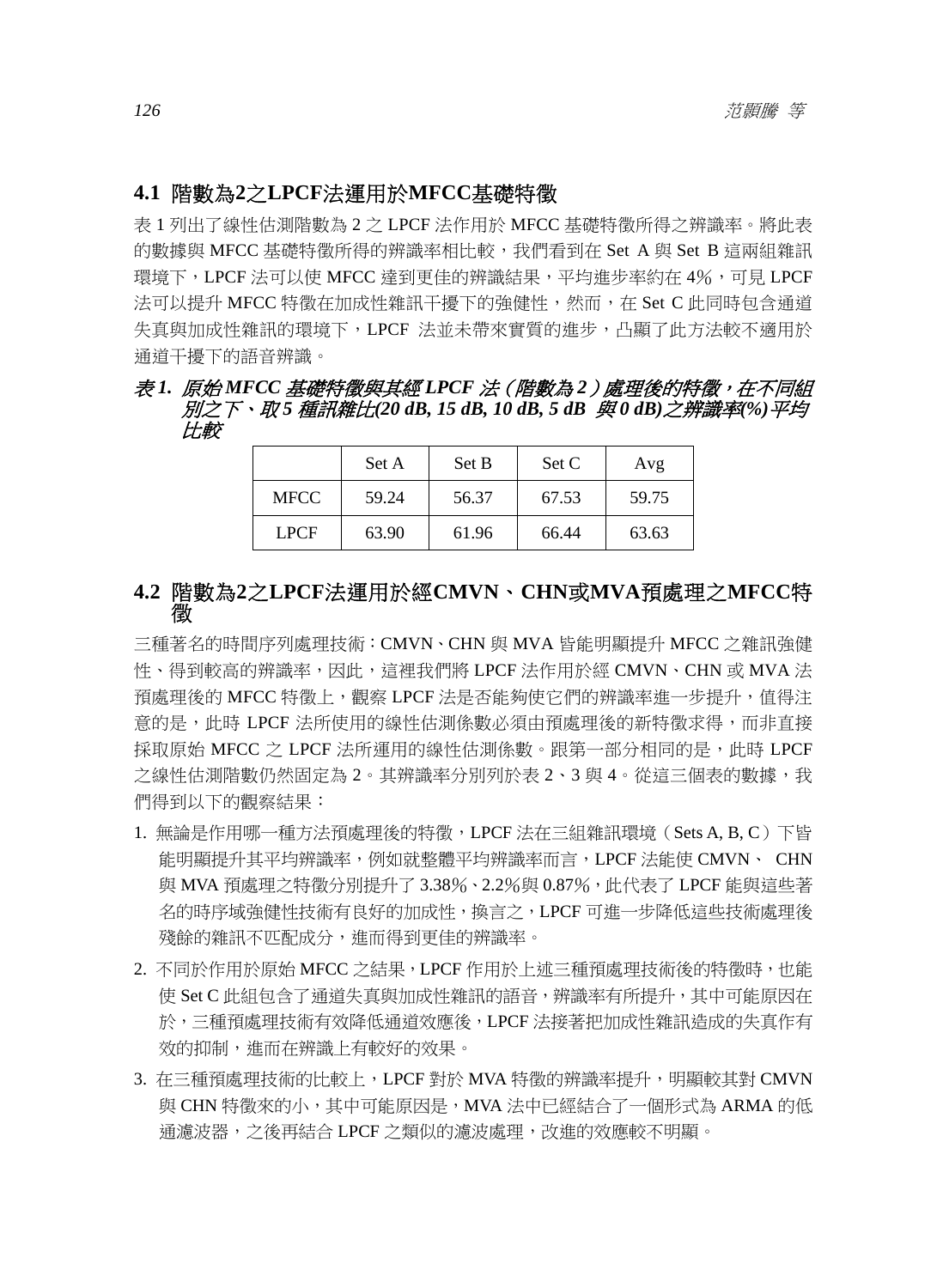表 *2. CMVN* 法與 *MVN* 串聯 *LPCF* 法(階數為 *2*),在不同組別之下、取 *5* 種訊雜 比*(20 dB, 15 dB, 10 dB, 5 dB* 與 *0 dB)*之辨識率*(%)*平均比較

|             | Set A | Set B | Set C | Avg   |
|-------------|-------|-------|-------|-------|
| <b>CMVN</b> | 73.83 | 75.01 | 75.09 | 74.55 |
| MVN+LPCF    | 77.14 | 78.84 | 77.67 | 77.93 |

表 *3. CHN* 法與 *CHN* 串聯 *LPCF* 法(階數為 *2*),在不同組別之下、取 *5* 種訊雜比 *(20 dB, 15 dB, 10 dB, 5 dB* 與 *0 dB)*之辨識率*(%)*平均比較

|                 | Set A | Set B | Set C | Avg   |
|-----------------|-------|-------|-------|-------|
| <b>CHN</b>      | 81.42 | 83.34 | 81.51 | 82.21 |
| <b>CHN+LPCF</b> | 77.14 | 78.84 | 77.67 | 77.93 |

表 *4. MVA* 法與 *MVA* 串聯 *LPCF* 法(階數為 *2*),在不同組別之下、取 *5* 種訊雜比 *(20 dB, 15 dB, 10 dB, 5 dB* 與 *0 dB)*之辨識率*(%)*平均比較

|            | Set A | Set B | Set C | Avg   |
|------------|-------|-------|-------|-------|
| <b>MVA</b> | 78.15 | 79.17 | 79.12 | 78.75 |
| $MVA+LPCF$ | 78.15 | 79.17 | 79.12 | 78.75 |

#### **4.3** 變化**LPCF**法中線性估測之階數(**order**)產生的效應

在第一部分與第二部分中,我們使用的 LPCF 法,其中線性估測的階數固定為 2,從其 實驗結果,我們觀察到使用很低的階數就能使 LPCF 法發揮不錯的效能、有效改善 CMVN、 CHN 與 MVA 預處理後的 MFCC 語音特徵之強健性。在這一部分,我們進一步將 LPCF 法的線性估測的階數加以變化,探討此變化對於辨識率產生的影響。類似之前的兩部分, 變化線性估測階數的 LPCF 法會分別作用於原始 MFCC 特徵、以及經 CMVN、CHN 或 MVA 預處理後的特徵。

首先,我們觀察不同階數之 LPCF 法作用於 MFCC 原始特徵的效應,我們將作用於 MFCC 原始特徵的 LPCF 法其階數分別設為  $2, 3, 4, \dots, 10$ , 進而執行對應的辨識實驗。 表 5 列出了不同階數之 LPCF 法所得的辨識率結果,從此表的數據來看,當階數為 3 時, 可得到最佳的辨識率,但與我們先前所設定的階數為 2 相較,辨識率的提升上並未十分 明顯,我們也看到,增加階數反而使辨識率逐漸下降,此現象的可能原因在於,增加階 數使 LPCF 法對應之濾波器的長度增加,進而使濾波器輸出訊號的暫態響應(transient response)變長,相對於輸入訊號有更長的延遲(delay),在要求輸入訊號(即原始特 徵時間序列)與輸出訊號(即藉由 LPCF 更新後的特徵序列)二者長度一致的前提下, 達到穩態(steady state)的輸出訊號的區域明顯變短,而無法發揮 LPCF 法所預期的效果。 因此總結而論,當作用於原始 MFCC 時,變化 LPCF 之階數並未能對於預期的強健功能 有明顯的改善。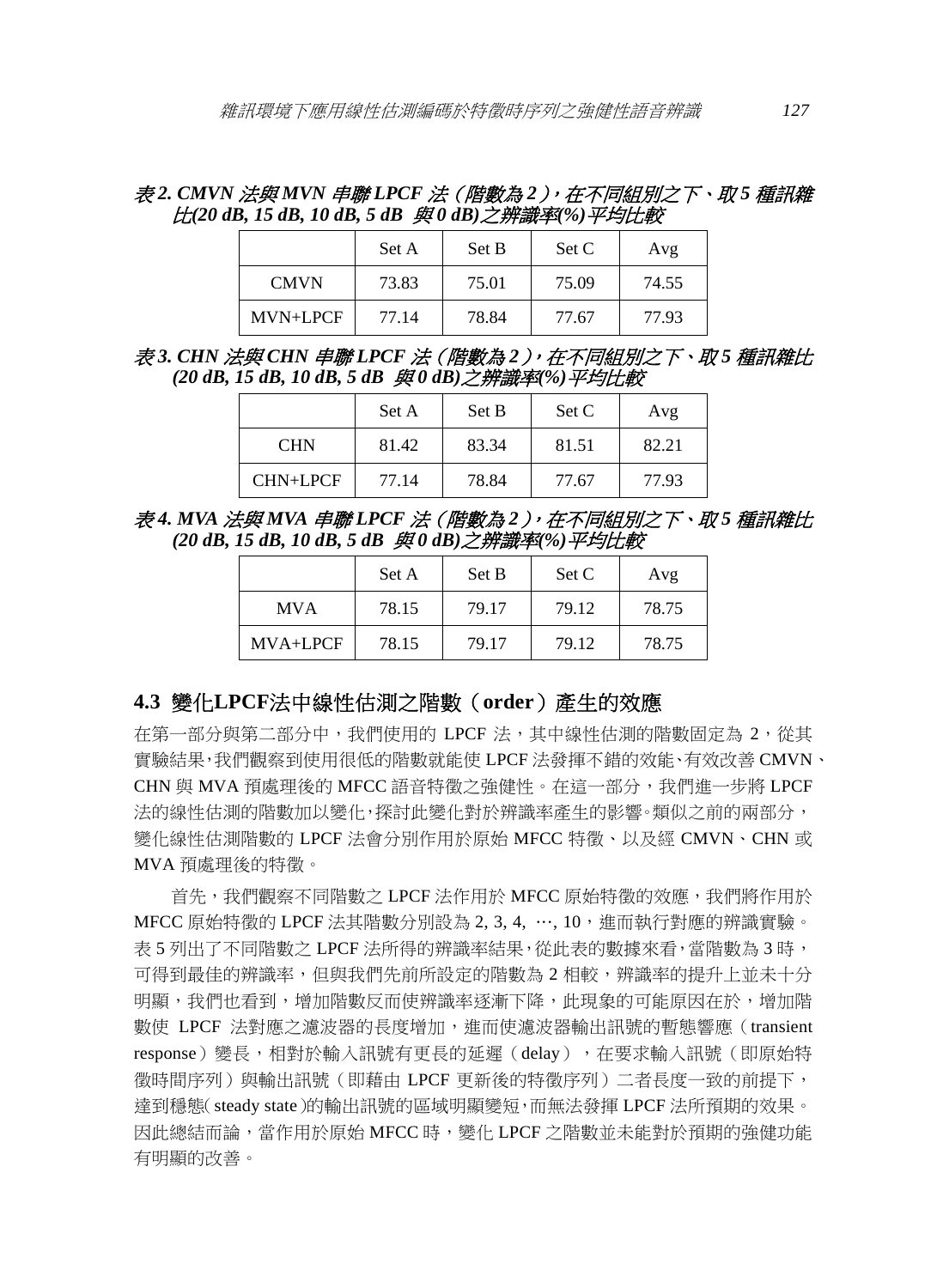## 表 *5.* 不同階數之 *LPCF* 法作用於 *MFCC* 基礎特徵,在 *10* 類雜訊環境與 *5* 種訊雜 比之總平均辨識率*(%)*比較

| LPCF 階數 |       |       |       |       |       |       |       |       |       |
|---------|-------|-------|-------|-------|-------|-------|-------|-------|-------|
| 辨識率(%)  | 63.63 | 63.74 | 63.47 | 63.08 | 62.81 | 62.68 | 62.48 | 62.02 | 61.94 |

接著,我們把不同階數之 LPCF 法作用於經 MVN、CHN 或 MVA 預處理後的特徵, 進而執行對應的辨識實驗。表 6、7 與 8 列出了所得的辨識率結果,從這三個表的數據, 並與表 2 至 4 的數據比較,我們有以下的發現及討論:

- 1. 就 CMVN 預處理之特徵而言,最佳的 LPCF 之階數為 3,相較於不作 LPCF 的結果, 總辨識率可提升 4.19%,而跟原始階數為 2 的數據相較,階數設為 3 可使平均辨識率提 升約 1%。而 LPCF 法使用超過 3 的階數時,對應之辨識率並無顯著的下降,在所選定 之階數範圍 2 至 10 之中,CMVN 法與 LPCF 法的組合皆比單一 CMVN 法得到更佳的 辨識效能。
- 2. 就 CHN 預處理之特徵而言,最佳的 LPCF 之階數為 4,相較於不作 LPCF 的結果,總 辨識率可提升 2.65%,而跟原始階數為 2 的數據相較,階數設為 4 可使平均辨識率提升 約 0.5%。其他結果與上一點關於 CMVN 與 LPCF 之組合的結果很類似。足見簡易的 LPCF 法 (階數較少) 在與 CHN 法結合時, 就有近乎最佳的效能表現。
- 3. 就 MVA 預處理之特徵而言,最佳的 LPCF 之階數為 10,此現象與前兩點所述之 CMVN 及 CHN 法較不同,但仔細觀察,可看出當與 MVA 法結合時,不同階數之 LPCF 法所 得到的辨識率十分接近,最佳平均值與跟原始階數為 2 的數據相較,也只提升了 0.03% 至 0.13%,足見此時 LPCF 的階數對其效能影響甚微。如同前面的討論,LPCF 法與 MVA 法的加成性較低,但是二者結合仍比單一 MVA 法在提升 MFCC 之辨識率的表現 上來的好。

## 表 *6.* 不同階數之 *LPCF* 法作用於 *CMVN* 預處理特徵,在 *10* 類雜訊環境與 *5* 種訊 雜比之總平均辨識率*(%)*比較

| 階數<br><b>LPCF</b> |                                 |       |                |                   |                                 |           |                                 |                                      |                      |
|-------------------|---------------------------------|-------|----------------|-------------------|---------------------------------|-----------|---------------------------------|--------------------------------------|----------------------|
| 辨識率(%)            | $\overline{\phantom{a}}$<br>ر . | 78.74 | 8.28<br>$70 -$ | 78.1 <sub>1</sub> | $\overline{\phantom{a}}$<br>.86 | .80<br>77 | .80<br>$\overline{\phantom{a}}$ | 75<br>--<br>$\overline{\phantom{a}}$ | $\mathbf{O}'$<br>2ه. |

表 *7.* 不同階數之 *LPCF* 法作用於 *CHN* 預處理特徵,在 *10* 類雜訊環境與 *5* 種訊雜 比之總平均辨識率*(%)*比較

| 階數<br>LPCF |          |       |       |       |            |       |       |            |       |
|------------|----------|-------|-------|-------|------------|-------|-------|------------|-------|
| 辨識率(%)     | 84.<br>∸ | 84.82 | 84.86 | 84.81 | 71<br>-84. | 84.66 | 84.58 | 59<br>84.5 | 84.63 |

#### 表 *8.* 不同階數之 *LPCF* 法作用於 *MVA* 預處理特徵,在 *10* 類雜訊環境與 *5* 種訊雜 比之總平均辨識率*(%)*比較

| 階數<br>LPCF |       |               |                                   |       |       |            |                    |          |       |
|------------|-------|---------------|-----------------------------------|-------|-------|------------|--------------------|----------|-------|
| 辨識率(%)     | 79.62 | つぐ<br>70<br>ت | 70.51<br>$\overline{\phantom{a}}$ | 79.59 | 79.69 | 58.<br>79. | $\mathbf{a}$<br>70 | 71<br>70 | 70 73 |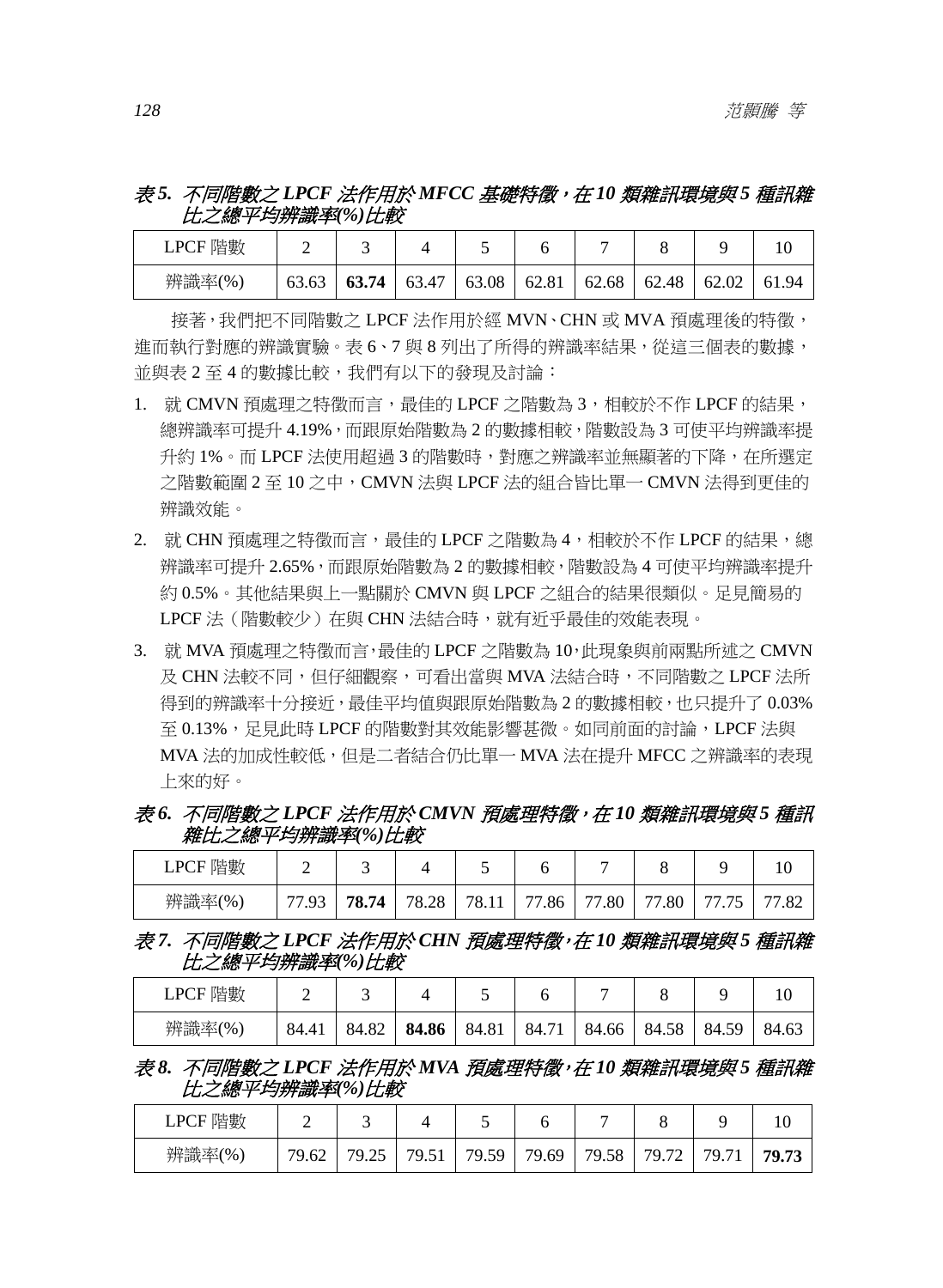## **5.** 結論

在本論文中,我們所提出一套基於線性估測編碼的新方法(LPCF),應用於倒頻譜序列 上,此新方法看似簡易,卻有許多合理的原因可顯示新序列包含了較少的失真或對於雜 訊更具強健性。許多改良倒頻譜序列的新特徵如 CMVN、CHN 和 MVA,這些方法都能 明顯地改善雜訊帶來不匹配,但是這些方法在處理雜訊成分較低的語音特徵序列時,會 對語音成分造成失真。所以我們除了探討 LPCF 應用於原始的 MFCC 特徵辨識效能變化 以外,我們也將上述的這幾種方法所產生之抗雜訊能力強的特徵再經由我們所提出的 LPCF,並且從實驗數據觀察,我們可以得知不論是哪一種特徵,都能藉由 LPCF 來提升 辨識率,並且也可從功率頻譜密度圖得知線性估測編碼濾波器法確實可抑制特徵序列的 高頻成分,強調低頻成分。

過去的線性估測的演算法多用於頻譜的估測上,這種使用方法通常必須要將線性估 測階數調整為 8~12 階才能有較好的表現,但是本論文中線性估測用於倒頻譜序列上,則 採用很小的階數,就可以得到抗雜訊能力較高的特徵。

在實際應用上,過去很多文獻裡,線性估測編碼已是現今普及的數位音訊處理技術, 其主要優點是低位元率與高壓縮率,但常只是侷限於傳送語音訊號,而我們所提出的 LPCF 方法可以運用於語音特徵的傳輸上,藉由適當之 LPC 階數的選擇,使其語音特徵 傳遞時,不會造成辨識效果的降低,甚至可以提升語音特徵的抗噪能力、使傳輸的語音 特徵,同時具備傳輸效率與強健效能的優點。

在未來展望中,由於我們所提出的 LPCF 法的缺點之一,在於需要整句語音的特徵 皆已接收到後,才能精確地估測 LPCF 的參數,未來我們希望針對這缺點加以改善,另 外我們希望更進一步的研究我們所提之 LPCF 法相關的理論基礎,並且可以利用動態調 適的方法來求取 LPCF 法中的階數,然而提升此法的效能,此外,我們也將廣泛地測試 LPCF 法,使其能更進一步運用於其它干擾與失真環境的特徵強健性之改善上。

## 參考文獻

- Boll, S. F. (1979). Suppression of acoustic noise in speech using spectral subtraction. *IEEE Transactions on Acoustics Speech and Signal Processing*, *27*(2), 113-120.
- Chen, C. P., & Bilmes, J. (2007). MVA processing of speech features. *IEEE Transactions on Audio Speech and Language Processing*, *15*(1), 257-270.
- Deng, L., Droppo, J., & Acero, A. (2003). Recursive estimation of non-sta-tionary noise using iterative stochastic approximation for robust speech recognition. *IEEE Transactions on Speech Audio Process*, *11*(6), 568-580.
- Du, J., & Wang, R. (2008). Cepstral shape normalization for robust speech recognition. In *Proceedings of IEEE International Conference on Acoustics Speech and Signal Processing*, 4389-4392.
- Furui, S. (1981). Cepstral analysis technique for automatic speaker verification. *IEEE Transactions on Acoustics Speech and Signal Processing*, *29*(2), 254-272.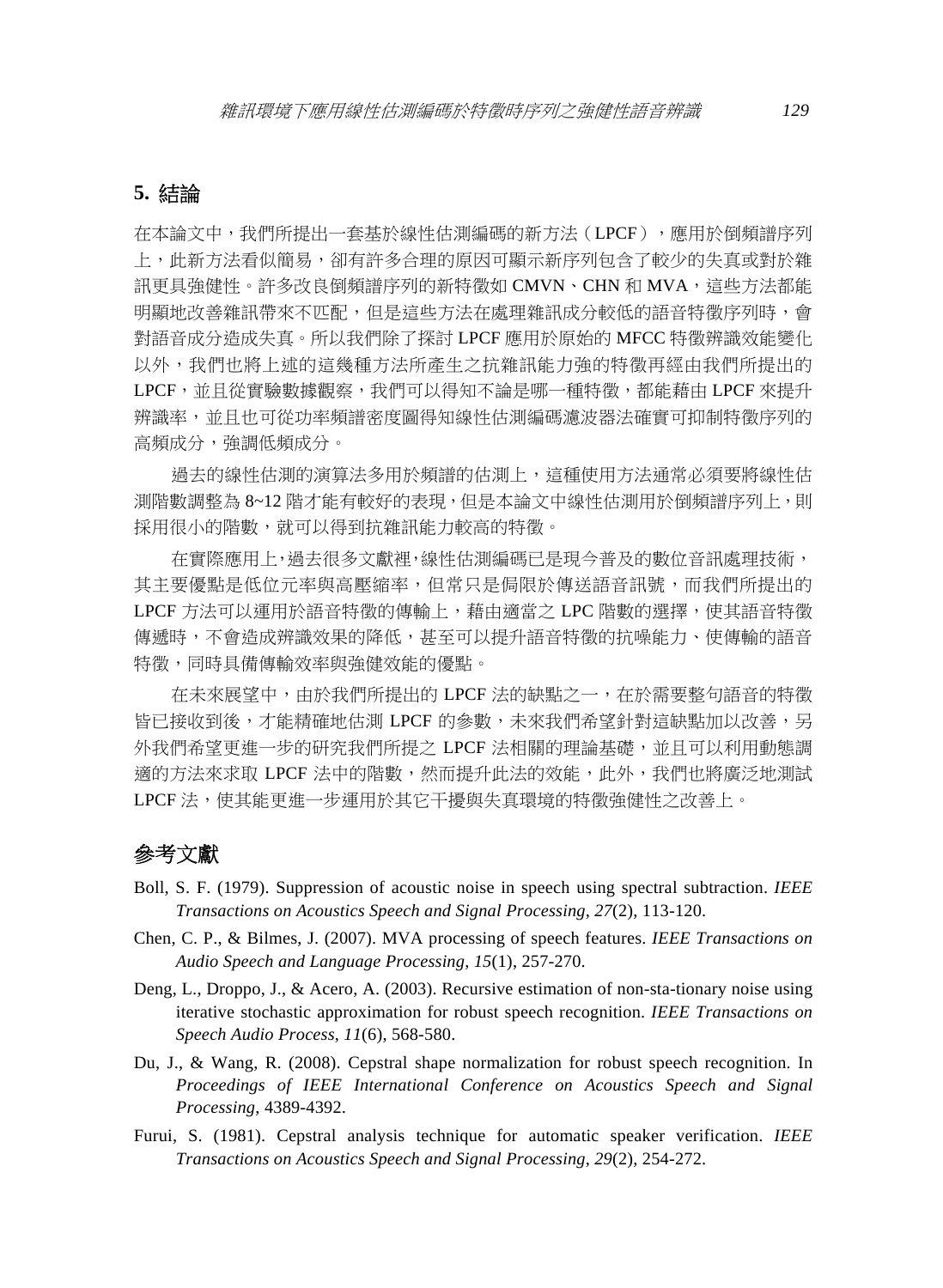- Gauiain, J. L., & Lee, C. H. (1994). Maximum a posteriori estimation for multivariate gaussian mixture observations of markov chains. *IEEE Transactions on Speech and Audio Processing*, *2*(2), 291-298.
- Gelbart, D., & Morgan, N. (2001). Evaluating long-term spectral subtraction for reverberant ASR. In *Proceedings of IEEE Workshop on Automatic Speech Recognition and Understanding*, 103-106.
- Hilger, F., & Ney, H. (2006). Quantile based histogram equalization for noise robust large vocabulary speech recognition. *IEEE Transactions on Audio, Speech and Language Processing*, *14*(3), 845-854.
- Hirsch, H. G., & Pearce, D. (2000). The AURORA experimental framework for the performance evaluations of speech recognition systems under noisy conditions. In *Proceedings of the 2000 Automatic Speech Recognition Challenges for the new Millenium*, 181-188.
- Hsu, C. H., Fang, H. T., & Hung, J. W. (2012). The study of q-logarithmic modulation spectral normalization for robust speech recognition. In *Proceedings of International Conference on System Science and Engineering*, 183-186.
- Hung, J. W., Fan, H. T., & Lian, Y. C. (2012). Modulation spectrum exponential weighting for robust speech recognition. In *Proceedings of International Conference on ITS Telecommunications*, 812-816.
- Hung, J. W., Tu, W. H., & Lai, C. C. (2012). Improved modulation spectrum enhancement methods for robust speech recognition. In *Proceedings of Signal Processing*, *92*(11), 2791-2814.
- Hung, J. W., Shen, J. L., & Lee, L. S. (2001). New approaches for domain transformation and parameter combination for improved accuracy in parallel model combination techniques. *IEEE Transactions on Speech and Audio Processing*, *9*(8), 842-855.
- Leggetter, C. J., & Woodland, P. C. (1995). Maximum likelihood linear regression for speaker adaptation of continuous density hidden Markov models. *Computer Speech and Language*, *9*(2), 171-185.
- Moreno, P. J., Raj, B., & Stern, R. M. (1996). A vector Taylor series approach for environment-independent speech recognition. In *Proceedings of IEEE International Conference on Acoustics Speech and Signal Processing*, 2, 733-736.
- Plapous, C., Marro, C., & Scalart, P. (2006). Improved signal-to-noise ratio estimation for speech enhancement. *IEEE Transactions on Acoustics Speech and Signal Processing*, *14*(6), 2098-2108.
- Tiberewala, S., & Hermansky, H. (1997). Multiband and adaptation approaches to robust speech recognition. In *Proceedings of European Conference on Speech Communication and Technology*, 25(1-3), 2619-2622.
- Tu, W. H., Huang, S. Y., & Hung, J. W. (2009). Sub-band Modulation Spectrum Compensation for Robust Speech Recognition. In *Proceedings of IEEE Workshop on Automatic Speech Recognition & Understanding*, 261-265.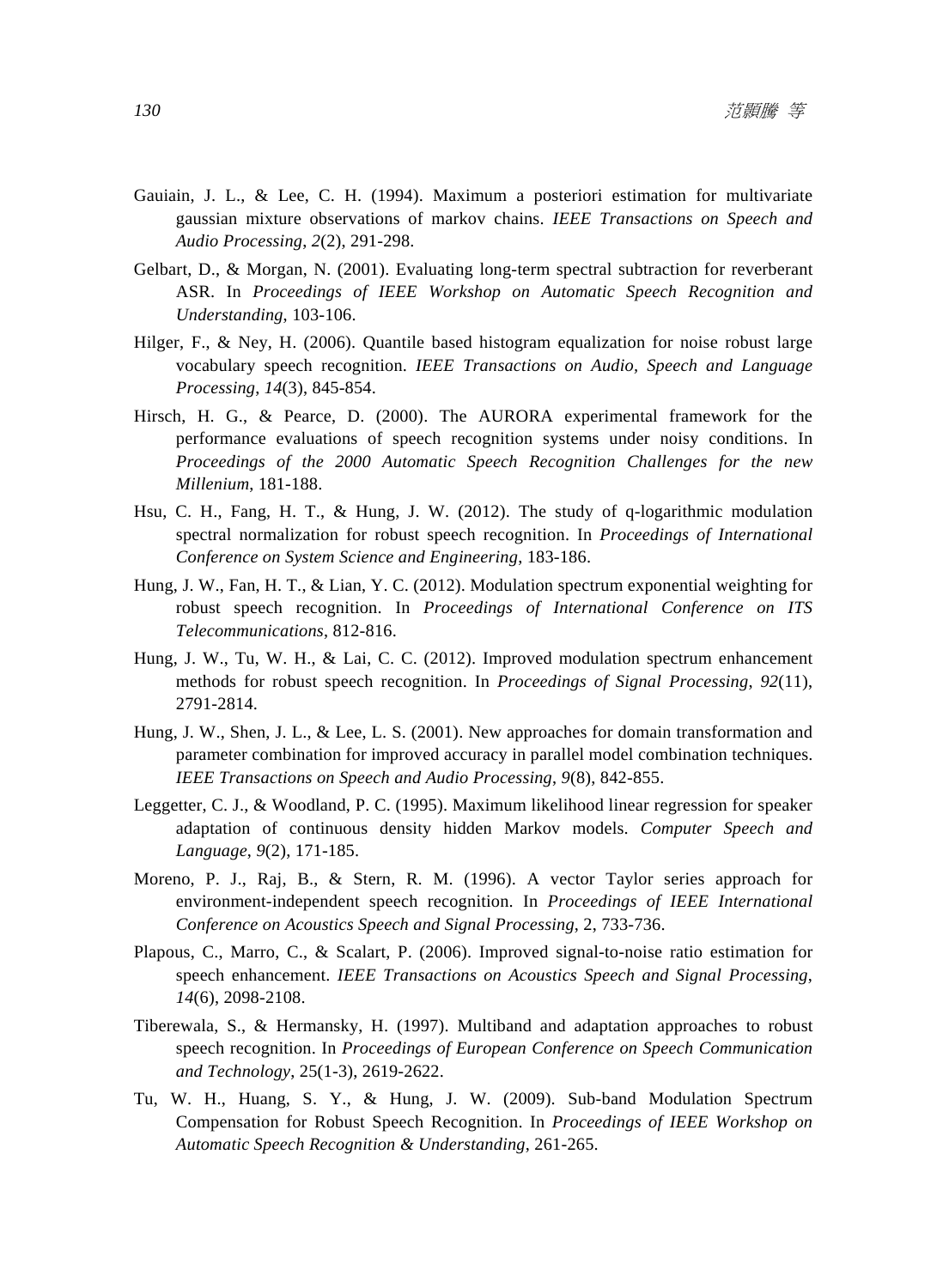Yoshizawa, S., Hayasaka, N., Wada, N., & Miyanaga, Y. (2004). Cepstral gain normalization for noise robust speech recognition. In *Proceedings of IEEE International Conference on Acoustics Speech and Signal Processing*, 1, I-209-212.

王小川(2004)。《語音訊號處理》,全華科技圖書。

Retrieved from http://htk.eng.cam.ac.uk/